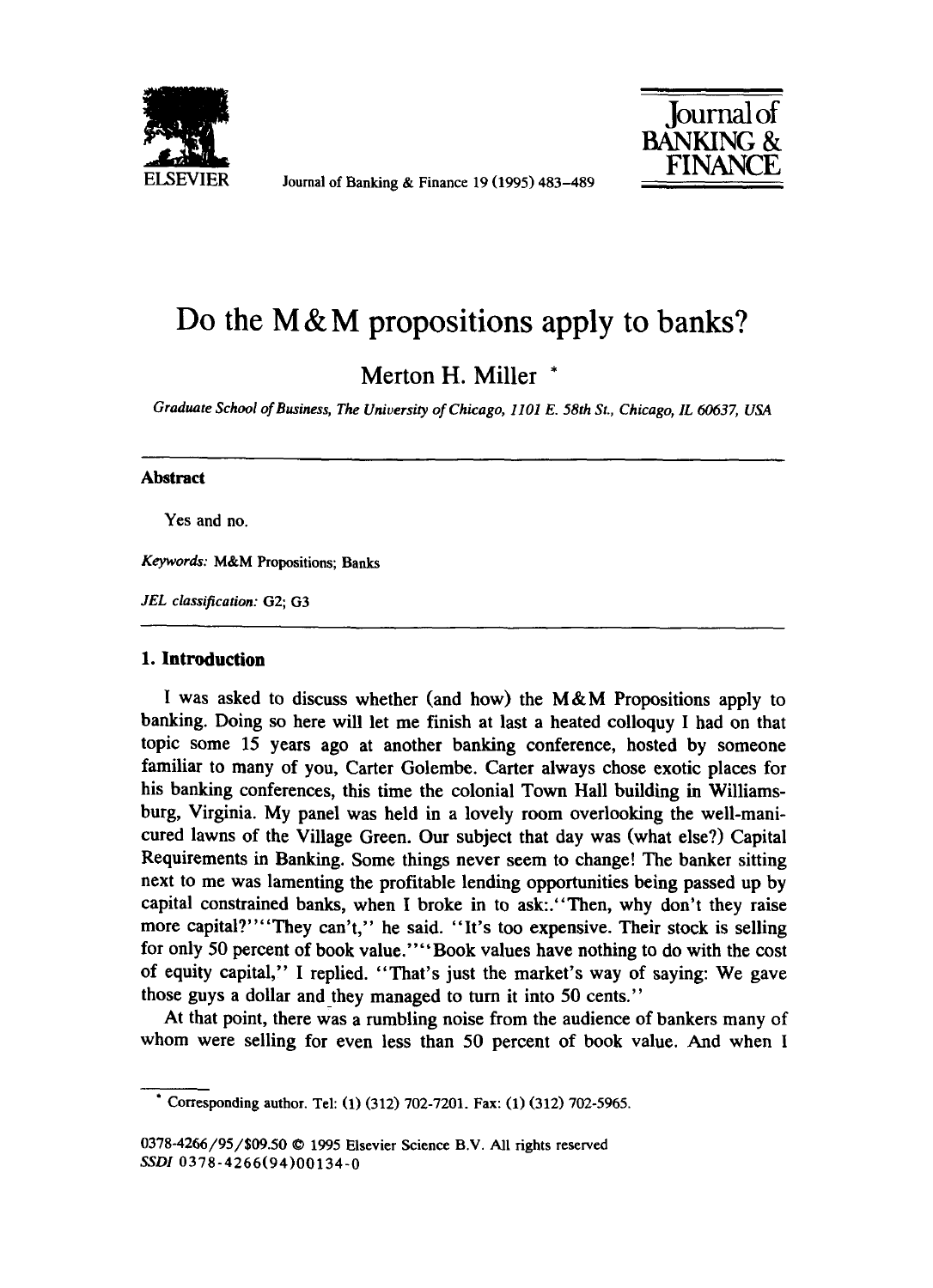looked up I could see through the window a platoon of soldiers in Revolutionary War costumes and muskets marching on the Village Green toward the Town Hall. My God, I thought, they're sending for the firing squad!

They did not actually shoot me, needless to say, but they did not let me say anything else either. I never could seem to catch the moderator's eye.

Looking back now, I must confess that while my banker panelist may not have been making his point effectively, he *did* have a point. Equity capital *can* be an expensive form of capital to raise, especially for smaller banks, if only for the flotation and underwriting costs involved. But, that statement in no way contradicts the  $M & M$  Propositions, properly understood.

The M&M Propositions are ex *ante* propositions. They are concerned with *having* equity, not with *raising* equity. Raising new equity, under some circumstances may just transfer wealth from the old shareholders to the bondholders, as when a firm has substantial amounts of debt already in place, and when the original contract interest rate on that debt has not anticipated the new infusion of equity, or could not be renegotiated to reflect it. Floating new shares then is like pumping gas into another man's car as Mickey Rooney used to say of his alimony payments.

And, sometimes, of course, the stock price may fall substantially on announcement of a new equity issue if investors feel the insiders are bailing out at the top of the market. Nor can such adverse information effects always be avoided by using the dividend-cutting route to boost equity capital. The market might well read that as 'pulling the red handle' to quote the then Chairman of Continental Illinois, explaining his decision to maintain Continental's dividend in the teeth of the rumors, later confirmed, that it was about to go belly-up.

Raising *new* equity capital, then, external or internal, does present problems which I'll get to in due course. But first let me shift from these unanticipated changes in dividends or equity to ex *ante,* fully-anticipated bank capital ratios. Would the  $M & M$  Propositions apply there to the same extent as to any other industry? Or is there something fundamentally different about banking? And if so, what?

### **2. Are deposits like other securities?**

The notion that the M&M Propositions might apply to banks strikes some as strange because demand deposits, by far the major source of funds for most banks, differ in so many ways from ordinary corporate securities. For nearly 30 years, in fact, banks couldn't even pay interest legally on those deposits, yet the public held them. Try *that* on corporate bonds and see how far you get. But the interest prohibition applied, of course, only to cash payments. Banks simply paid interest in less efficient noncash forms such as low-fee checking, convenient branches and premiums. I still have the free toaster my bank gave me in the early 1950's; it's actually lasted longer than the bank.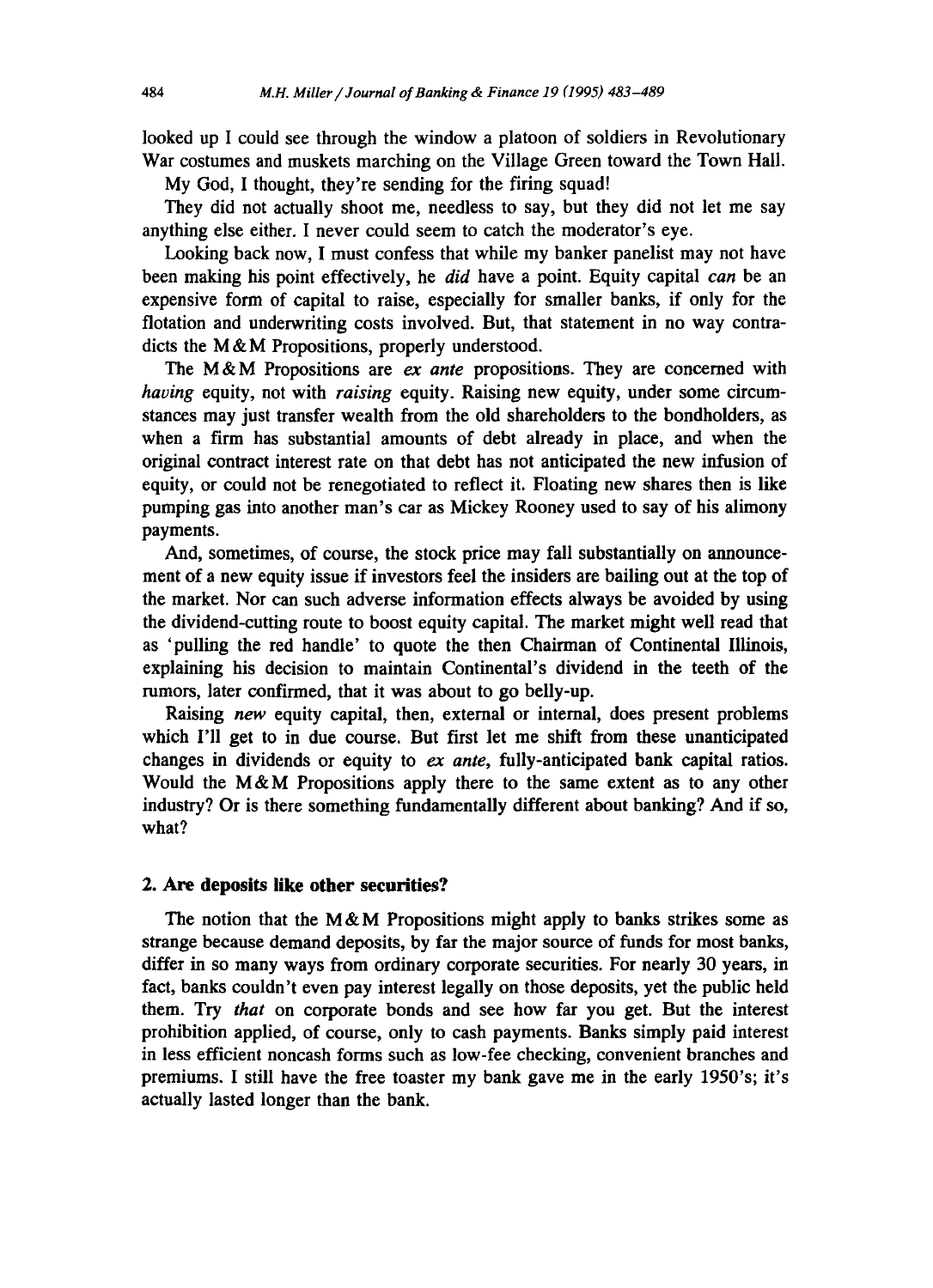Though demand deposits now do pay interest like other securities, many believe they pay much less interest than they 'ought to,' in some relative sense. Because deposits are so liquid, the public pays more, in foregone yield, than it costs banks to supply the liquidity. But if banks could gain a financing advantage by issuing liquid, low-risk, conveniently transferrable demand obligations, then surely other businesses would also go fishing in those waters. After all, virtually any large, well-known firm, no matter what the distribution of returns on its underlying assets, could issue *some* close-to-riskless demand obligations provided only, of course, that it didn't issue too many of them. And at least one firm already *has* issued them, which shows that it's possible.

I am referring not to Merrill Lynch, as some of you may think, whose CMA accounts do indeed compete directly with bank deposits. In fact, if a bank is defined as a firm issuing riskless transferrable demand deposits, then Merrill Lynch is the biggest bank in the country today. But Merrill Lynch does not treat its demand accounts as a means of financing its regular business activities. The IBM Corporation, however, does. Its lease-financing subsidiary, IBM Credit Corporation issues, under an ongoing shelf registration, a security it calls a Variable Rate (i.e., a floating rate) Book Entry Demand Note. That security, of which about \$1 billion or so is currently outstanding, is functionally equivalent to a bank demand deposit. Why haven't more companies chosen to issue riskless debt in that form? I really don't know. Perhaps they will once they recognize the competitive advantages they have over banks: no reserve requirements, no bank examiners, no Community Reinvestment Act.<sup>1</sup> Or perhaps they are waiting until a Wall Street genius can come up with a sexier acronym.

In a capital market left to its own devices, then, it's hard to see anything about demand securities so special as to rule out application of the  $M & M$  Propositions to the banking industry. When it comes to banking, however, the markets are not left to their own devices. The government repayment guarantees for bank demand deposits, found on no other corporate securities, will surely affect the cost of capital from this source. But are those guarantees a net subsidy or a net tax?

Much of the academic literature on banking, particularly during the banking and S & L crisis years of 1990-1992, has routinely treated the insurance program as a net subsidy, enabling banks to obtain funds at less than an appropriately risk-adjusted cost. This advantage was said to lead banks to a corner solution with their desired ratio of deposit liabilities to earning assets as large as possible and their desired equity ratio as small as possible, much in the spirit of the  $M & M$  Tax Correction paper of 1963. Bankers, however, often complained in the 1950's and 60's, and many more are doing so today, that the insurance premiums more than offset the benefits they draw from the guarantee. Some money-center banks I

<sup>&</sup>lt;sup>1</sup> I am indebted to my colleague Geoffrey Miller, of the University of Chicago Law School, for calling my attention to the IBM demand notes.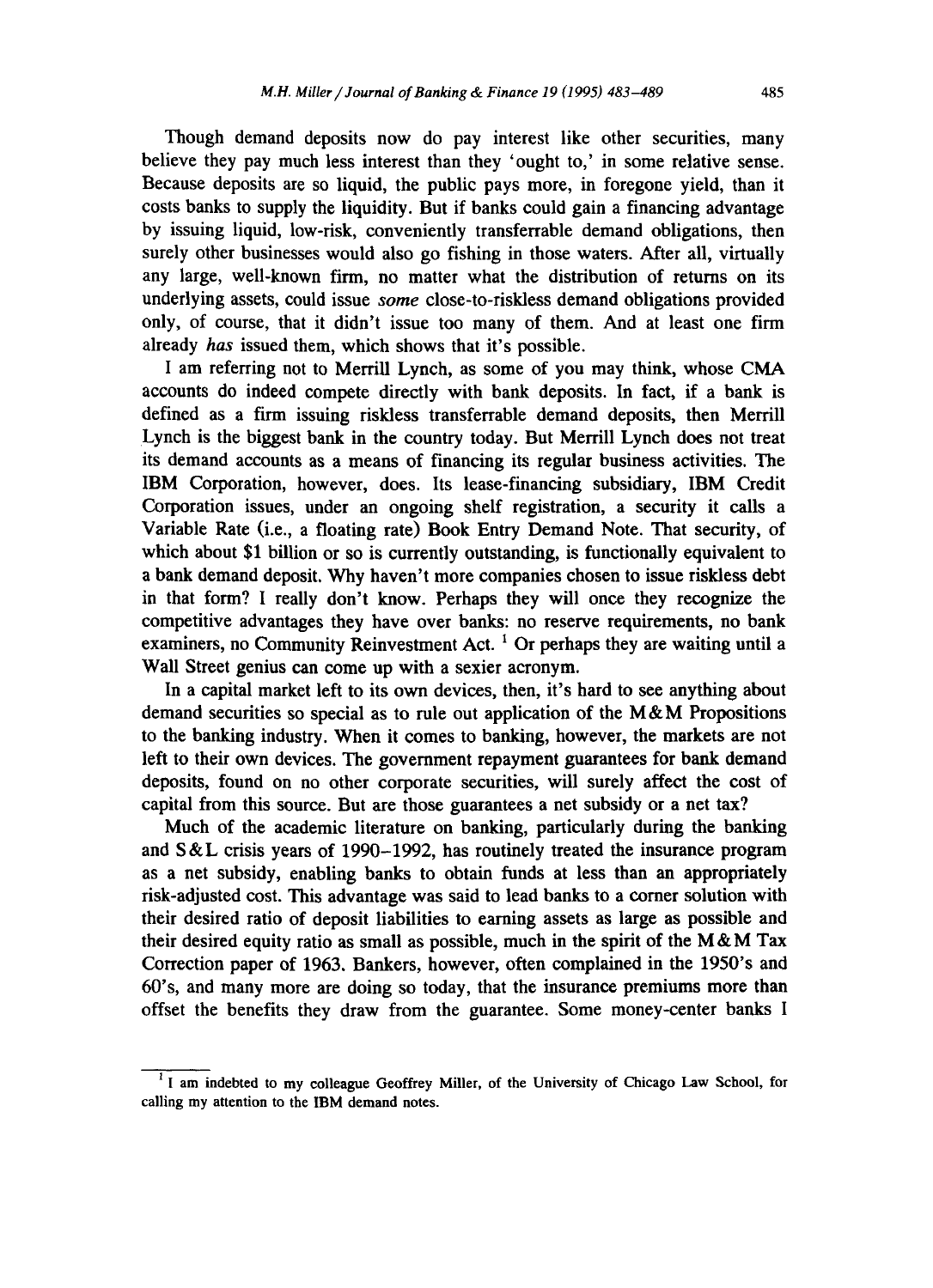know would be only too happy to abandon their supposedly 'cheap' deposit funding altogether and turn themselves into merchant banks, if they could somehow do so without losing access to the discount window. Both views of the insurance premium may well be correct because selecting a uniform schedule of insurance premiums exactly matching the value each bank derives from the guarantee is virtually impossible. The premiums are bound to be too high for some and too low for others (and even for the same bank at different times).

# **3. How much does bank equity really cost?**

Perhaps, then, the widely-presumed inapplicability of the M&M Propositions to banking might stand out more clearly by shifting focus to the other side of the capital structure equation, the equity component rather than the deposit liability side. And indeed, people often tell me they can easily imagine a viable bank with 95 percent deposits and 5 percent equity, but they cannot imagine a viable bank with 5 percent deposits and 95 percent equity. Well, I can certainly imagine one. That seems hard only to those who think of the cost of equity capital as a single fixed number like, say, the 12 percent that investors have earned on average on U.S. equities over the last 70 years. And clearly, if a bank were earning only 8 percent on average on its loan portfolio, financing that portfolio with 12 percent money wouldn't make a lot of sense. But the cost of equity is *not* a fixed number; it's a *function* that depends both on the risk of the firm's earning assets and the degree of leverage in the firm's capital structure. The 12 percent figure I quoted is merely one point on that function reflecting the average business risk and average leverage position of American equities. But for any firm with less than average systematic risk and less than average leverage, the cost of equity would be lower; and at zero leverage, much lower, perhaps as low as say 6 percent. At that rate, even an all-equity bank with an expected return on assets of only 8 percent would not only be viable, but would presumably sell for a 1.3 premium over book value.

But what if the market expected the all-equity bank could earn only 5 percent on average on its assets in the years ahead? Then it would sell for only about 80 percent of book value. And now comes the heartbreaker. The market value of the equity would still lie below its book value even if the bank levered up its capital structure and hence its expected earnings per share with deposit money for which it pays only 4 percent. The leveraging will indeed raise the expected earnings per share on the equity, but not by enough to compensate the shareholders for the risks added by the leverage. All this, I might add, is just standard  $M & M$  Proposition II stuff.

An essential message of the M & M Propositions as applied to banking, in sum is that you cannot hope to lever up a sow's ear into a silk purse. You may *think*  you can during the good times; but you'll give it all back and more when the bad times roll around.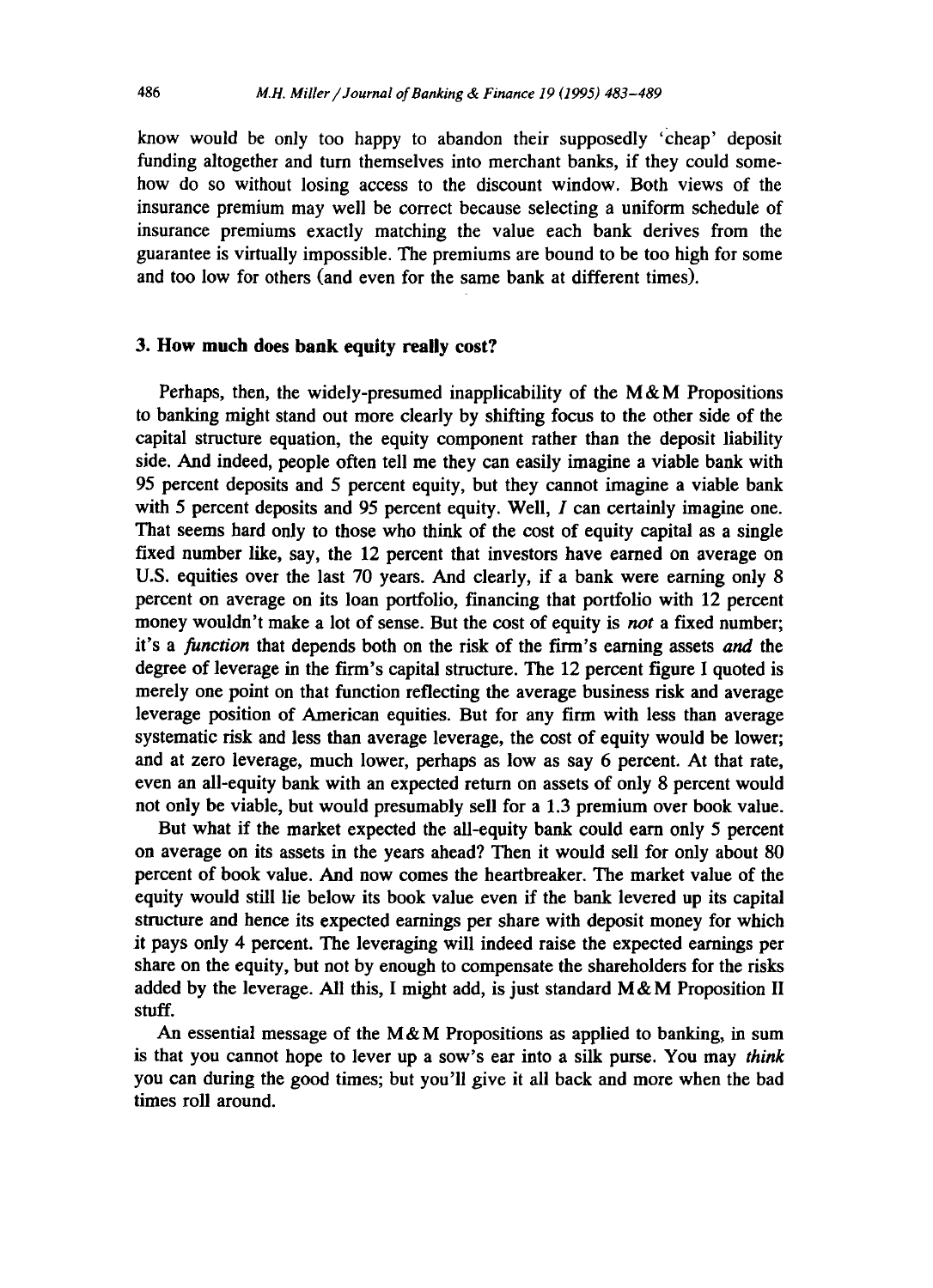Some will object at this point, that while an all-equity bank might well exist in principle, no such banks exist in practice, which suggests that the  $M & M$  Propositions really *don't* apply to banking. But, of course, taken literally, they would not apply anywhere else either. Much of the research focus in finance in the last 30 years has been precisely on those departures from the strict  $M & M$  assumptions things like taxes and agency costs  $-$  that will give a push or a tilt toward more or less leverage in a firm's desired, long-run target capital structure. No very simple or coherent set of tilting principles has yet emerged, however, nor, for that matter, has any clear pattern of capital structures been observed across firms. Even banks display some substantial and not always easily explainable differences in their choice of operating and financial risk profiles.

But this is neither the time nor the occasion to review all or even the most important, extensions and qualifications of the  $M&M$  Propositions that have accumulated in the academic literature. Let me conclude instead by homing in on what the M&M Propositions *can* contribute to the vexing policy issue of bank capital requirements.

#### **4. Bank capital requirements in light of the M & M propositions**

In taking up issues of bank capital requirements and the  $M & M$  Propositions, I am actually returning to a subject treated in a paper on the regulation of bank holding companies that Fischer Black, Richard Posner and I wrote back in 1978. We start there with the proposition that if the government is indeed insuring bank deposits either explicitly, or implicitly via the too-big-to-fail doctrine, then it effectively stands as a creditor *visa vis the* bank's owners; and its regulations, to be socially efficient, should resemble the measures adopted by freely-contracting private lenders in similar circumstances. And, at least in a broad-brush way, they really do. Both, for example, maintain surveillance against changes in the debtor's business activities that might jeopardize the safety of the loan; both impose equity capital requirements; and both monitor any dividend diversions to the shareholders that might pull the capital ratio below the agreed-upon levels. So close is the mimicry in fact, that I can't help smiling at complaints from bankers about their capital requirements, knowing that they have always imposed even stronger requirements on people in debt to them.

The regulatory and the market creditor policies may indeed be similar in outline, but they dearly also differ in significant details. One is the way they define the capital in their capital requirements. Surely no private lending institution using anything as arbitrary as the definitions under the Basel accords could hope to survive long as a major player in a competitive lending market. But we called attention in our 1978 paper to a far more important difference: "in private markets, the capital requirements imposed by the lender involve a *quid pro quo:*  the benefits of additional capital put up when the loan is being negotiated are passed on to the borrower in the form of a reduced administrative cost component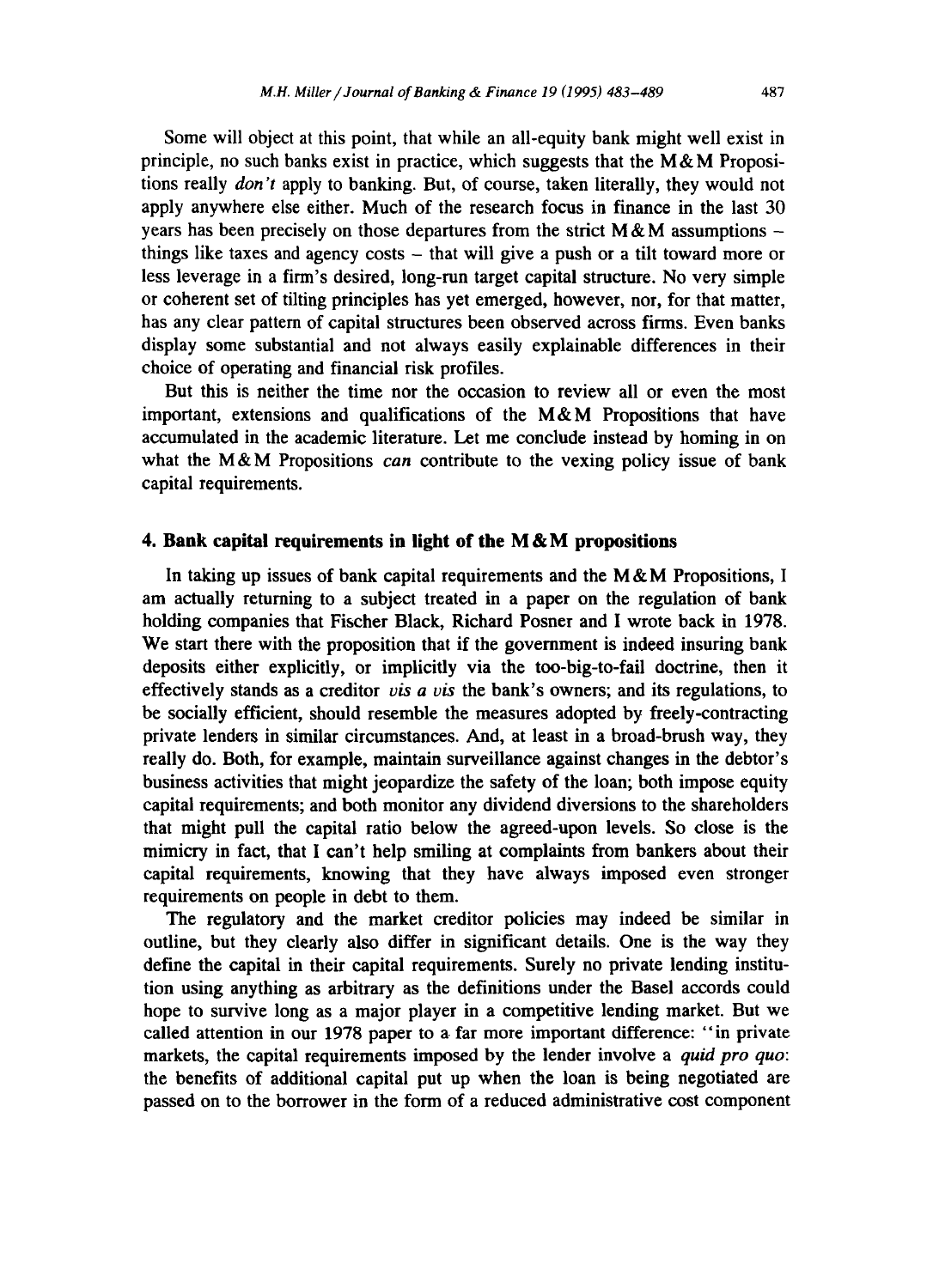in the interest rate. This is not the case with government regulation of banks" (Black et al., 1978, pp. 386-387).

Or at least it was not the case back in 1978. In the years since then, and especially in the recent bank reform legislation, steps have been taken to attach rewards and punishments particularly, but not only, in the insurance premiums charged, for increases and decreases in a bank's capital. That was certainly a move in a sensible direction and I applaud the ingenuity of some of the original proposals. But by the time Congress got through with them, it is not clear how much closer to the efficiency boundary we really have come.

Nor is that in any way surprising or remarkable. Standard government blunderbuss, one-size-fits-all regulations cannot, and should not be expected to match the kind of delicate balancing of interests achievable through private contracting. Surely we learned that from Friedrich von Hayek more than 60 years ago! Hence bank capital requirements can be expected to continue as a source of inefficiency and of friction between the banks and their regulators. As bankers often say when finally turning down a long-standing but troublesome customer: Perhaps, it's time for someone else to take a fresh look at this problem.

Fischer Black, Richard Posner and I hinted obliquely at what that fresh look might lead to, but we weren't ready for radical steps at that time. Remember that our paper was written before the first threatened S &L and bank collapse of the early 1980's, the Continental Bank bailout of the middle 1980's, and the even bigger bank and S&L bailouts of the late 1980's and early 90's. In the 1970's, a simple, enhanced capital-requirements approach could be presumed to protect depositors at relatively low cost or at least at a much lower cost, thanks to the M & M Propositions, than bankers seemed to believe; and certainly at a lower cost than some of the alternatives then being proposed. Capital requirements, we recognized, were no panacea. They could not prevent embezzlement, of course, a frequent cause of past bank failures in the U.S. Nor could the banks be kept easily from offsetting the added depositor protection by increasing the risk of their assets still further. But given the then existing structure of bank surveillance and examination-which, like most outside observers in that more trusting age, we believed were, if anything, too conservative-we concluded that enhanced capital requirements would be the cheapest solution within the existing regulatory framework.

But why *must* we stay within that framework? It certainly hasn't been a conspicuous success, to put it mildly. Why not just scrap the whole cosily system of deposit insurance, capital requirements plus risk surveillance in favor of a variant on Irving Fisher's 100 percent money proposal, under which insured deposits - and no limitation need be placed on the size of the accounts - must be invested only in short term Treasury bills or their close equivalents? *That* will surely guarantee the safety of the payment system and head off any future taxpayer bailouts. Small and medium-size businesses won't thereby lose access to bank financing. Banks will simply raise the funds to support their loan portfolios